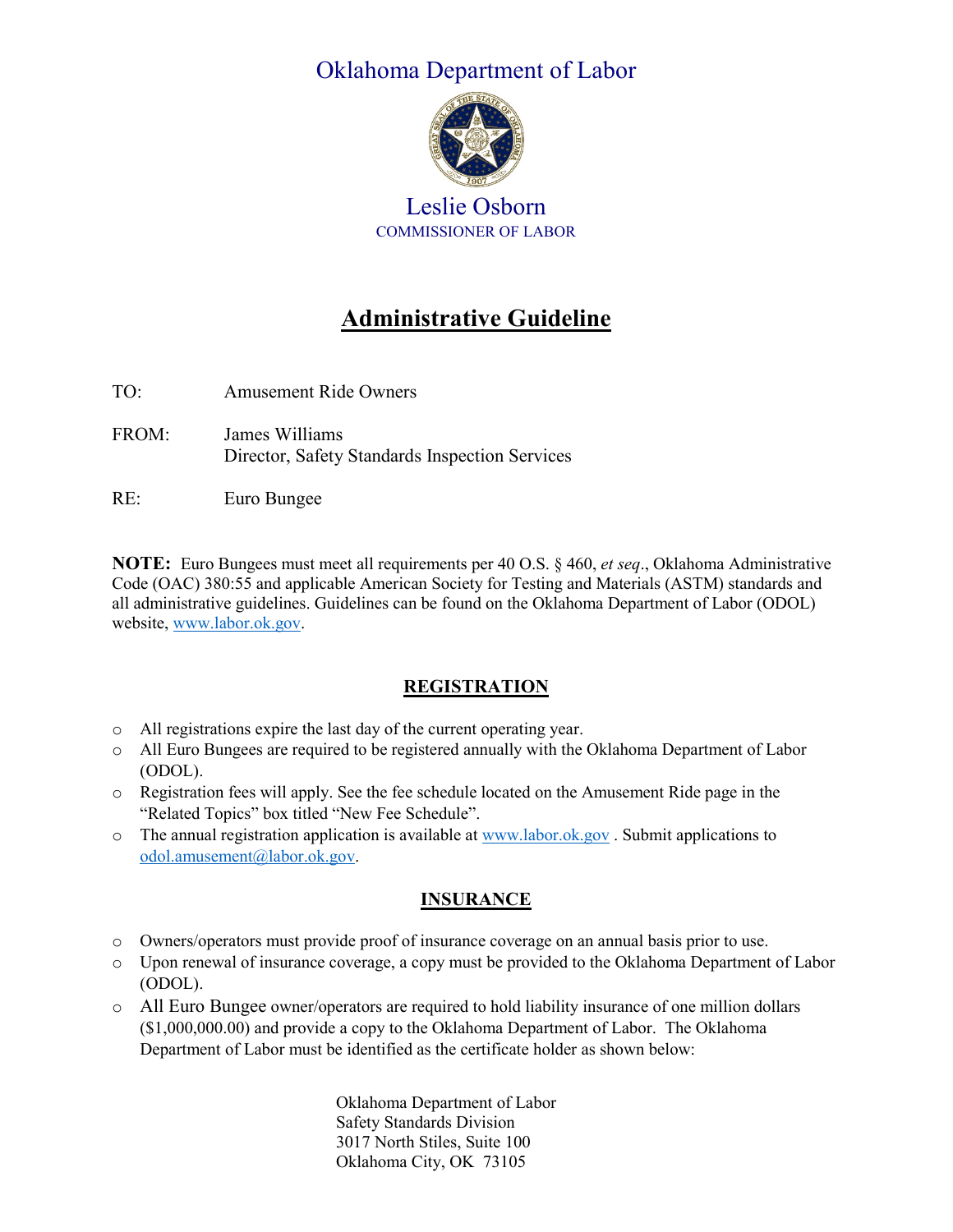### **INSPECTION**

- o The Euro Bungee is classified as a Temporary Non-complex ride and must be inspected at every setup.
	- **Temporary amusement device:** means a device which is used as an amusement device that is regularly relocated with or without disassembly.
	- **Non-complex:** any temporary amusement device with a setup time of less than one manhour.
- o The Euro Bungee may be approved for the Non-complex Waiver program if all of the requirements are met. See the Waiver guidelines on the Amusement Ride page at [\(www.labor.ok.gov\)](http://www.labor.ok.gov/). (Oklahoma Administrative Code (OAC) 380:55-15-2)
- o An inspection by the Oklahoma Department of Labor may be requested by phone (405-521-6604), mail or email [\(odol.amusement@labor.ok.gov\)](mailto:odol.amusement@labor.ok.gov). Inspection fees will apply. The fee schedule is located on the Amusement Ride page in the "Related Topics" box titled "New Fee Schedule".
- o Requests for inspection are scheduled through the office during regular business hours and are to be submitted a minimum of 72 hours (3 business days) prior to inspection. The annual application is available at [www.labor.ok.gov.](http://www.labor.ok.gov/) Submit applications to:

Oklahoma Department of Labor Safety Standards Division 3017 North Stiles, Suite 100 Oklahoma City, OK 73105 [odol.amusement@labor.ok.gov](mailto:odol.amusement@labor.ok.gov)

o Spot checks may be conducted by the Oklahoma Department of Labor throughout the season without notice and at no cost to the owner.

### **ACCIDENT/INCIDENT**

- o Accidents/Incidents that involve a fatality, loss of limb or an injury requiring medical treatment more than "on-site" will require the ride to be shut down and the accident/incident reported to the Oklahoma Department of Labor (ODOL) immediately by calling:
	- $(405)$  521-6100 or  $(405)$  521-6604 during business hours  $(M-F/8-5)$
	- (405) 343-9815 after business hours and weekends/holidays.
- o The ride is not to be moved except for the safety of patrons/public.
- o An accident/incident involving a mechanical failure will require the ride to be closed and not reopened until approved by the Oklahoma Department of Labor (ODOL).
	- An Amusement Ride Accident/Incident Report must be completed and submitted to the Oklahoma Department of Labor. The form is available at [www.labor.ok.gov.](http://www.labor.ok.gov/)
- o Injuries requiring "on-site" first aid medical treatment only, are to be documented. Documentation shall be available for review during Oklahoma Department of Labor (ODOL) annual inspections.